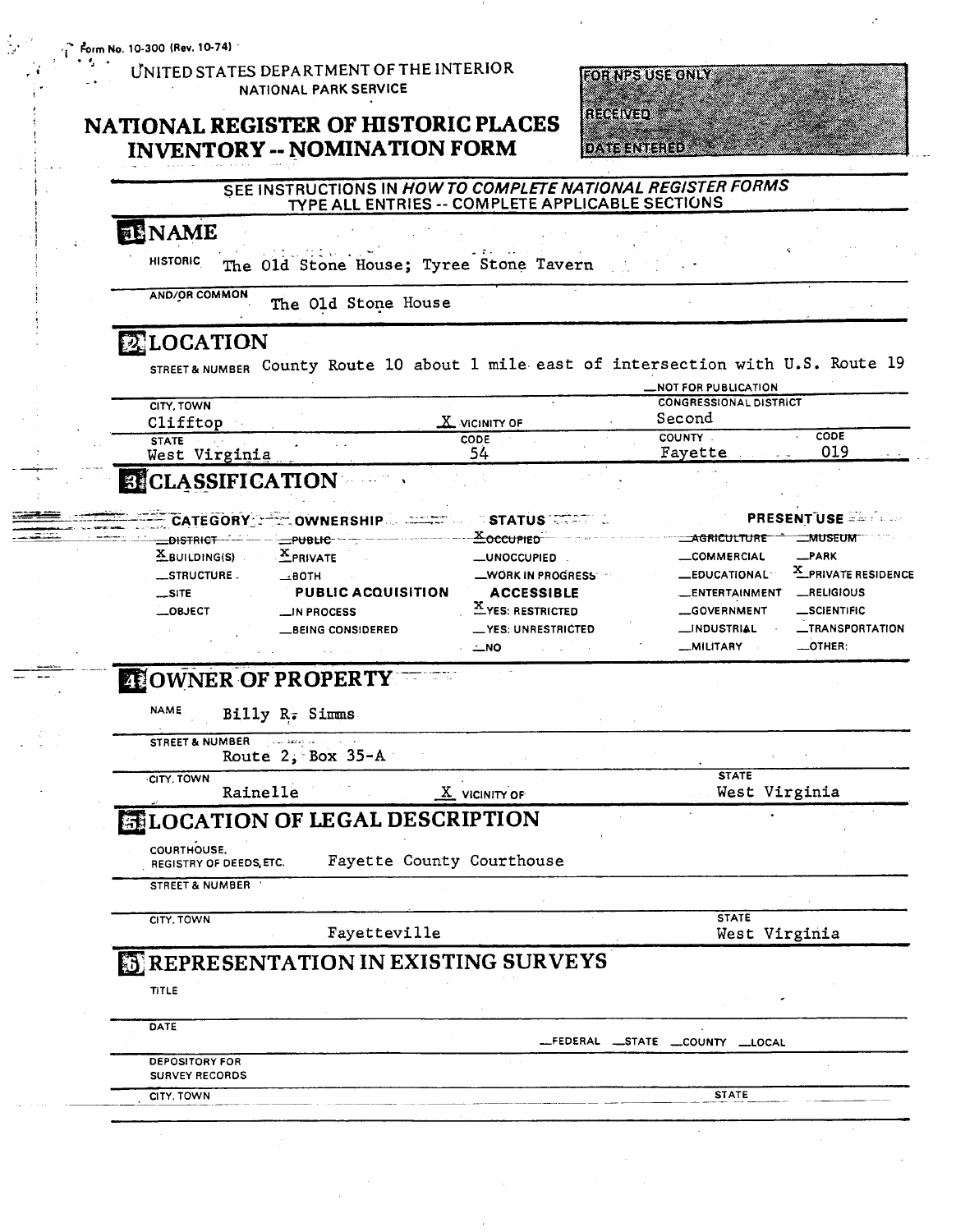# **FEDESCRIPTION**

|                    | <b>CONDITION</b>     | <b>CHECK ONE</b>   | <b>CHECK ONE</b>          |  |
|--------------------|----------------------|--------------------|---------------------------|--|
| <b>__EXCELLENT</b> | <b>LDETERIORATED</b> | <b>__UNALTERED</b> | <b>LORIGINAL SITE</b>     |  |
| $*$ 6000           | <b>_RUINS</b>        | ALTERED            | <b>DATE__</b><br>$-MOVED$ |  |
| $F = F \cup F$     | <b>LUNEXPOSED</b>    |                    |                           |  |

**DESCRIBE THE PRESENT AND ORIGINAL (IF KNOWN).PHYSICAL APPEARANCE** .

The Old Stone House built by the Tyree family,in 1824 in what is now Fayette County, West Virginia, stands today as 'a solid reminder of a well-constructed house made of materials generally available in the area.

The original portion is of field stone from the foundation through the chimneys onthe gables and has exterior walls of about 22" thickness. Approximately forty feet long and thirty feet deep, the house has two stories plus attic. The stone construction incorporates a large chimney in the east and west walls, and these provide fireplaces on both floors. There are two doors and one window on the first floor of the south (front) elevation with three windows on the second level. East and west elevations have small openings in the attic on each side of the chimney. The east side also has a door on the first floor toward the rear, and the west has a window near the front of the first level. Neither east nor west elevations have openings on the second floor. To the rear, placement is somewhat haphazard, there being a door and two windows on the first floor and two windows on the second floor, the latter arranged so as not to be directly above firststory openings. The roof, now of corrugated metal, was originally capped with riven Neither east nor west elevations have openings on the second floor. To the rear, place-<br>ment is somewhat haphazard, there being a door and two windows on the first floor and<br>two windows on the second floor, the latter arra

stoop on the rear and a deep, one-story porch across the entire front. Most of these alterations date from the renovations undertaken in the  $1890s$  by E.V. and Fred Babcock who owned the building as part of coal company property for many years. A frame lean-to was placed on the east side sometime before 1900, and a small frame room was added to this around 1930. The Babcocks apparently also added the small rear porch and metal roof. Windows in the stone portion are now  $1/1$  and those in the additions are  $2/2$  and  $6/1$ , but originals were probably  $4/4$ . The front of the stone house has been painted this around 1930. The Babcocks apparently also added the small rear porch roof. Windows in the stone portion are now  $1/1$  and those in the additions  $6/1$ , but originals were probably  $4/4$ . The front of the stone house

When first constructed, the interior consisted of two large rooms on each floor separated by a seventeen-inch-wide partition. Stairs are placed well back from the central door. Fireplaces on the first floor are interesting and a bit unusual, for they are placed in the sides of the large rooms with two openings at about a  $35^{\circ}$  angle, thus allowing heat to radiate in different directions. This was probably designed to facilitate partitioning of each room into two separate entities if desired, and there is evidence of such a partition in the west room of the first level. There are two fireplaces on the second floor, and these face directly into the rooms from the chimney. Another interesting feature of this section is the rafters which were made from unhewn poles and are still in place.

The stone house was partitioned into four rooms on the second floor during the twentieth century. The lean-to addition incorporates two rooms and has one window on each side with a door to the screened porch on the rear. For the most part, the interior walls, floors and ceilings are now covered with chestnut and red oak boards of various widths, but much of the original wainscoting is Still in place.

The many log outbuildings are no longer standing, but a springhouse made of stone similar to that used in the house is located on the east side of the property. The old stone wall and loading block (apparently used by passengers alighting from stages) stand near the road (part of the former James River and Kanawha Turnpike) at the end of the walk from the front of the house. Placement of a door near the rear of the east side waik from the front of the house. Placement of a door near the rear of the east side<br>of the stone section indicates that there may have been an outside kitchen in this area<br>until about the 1890s.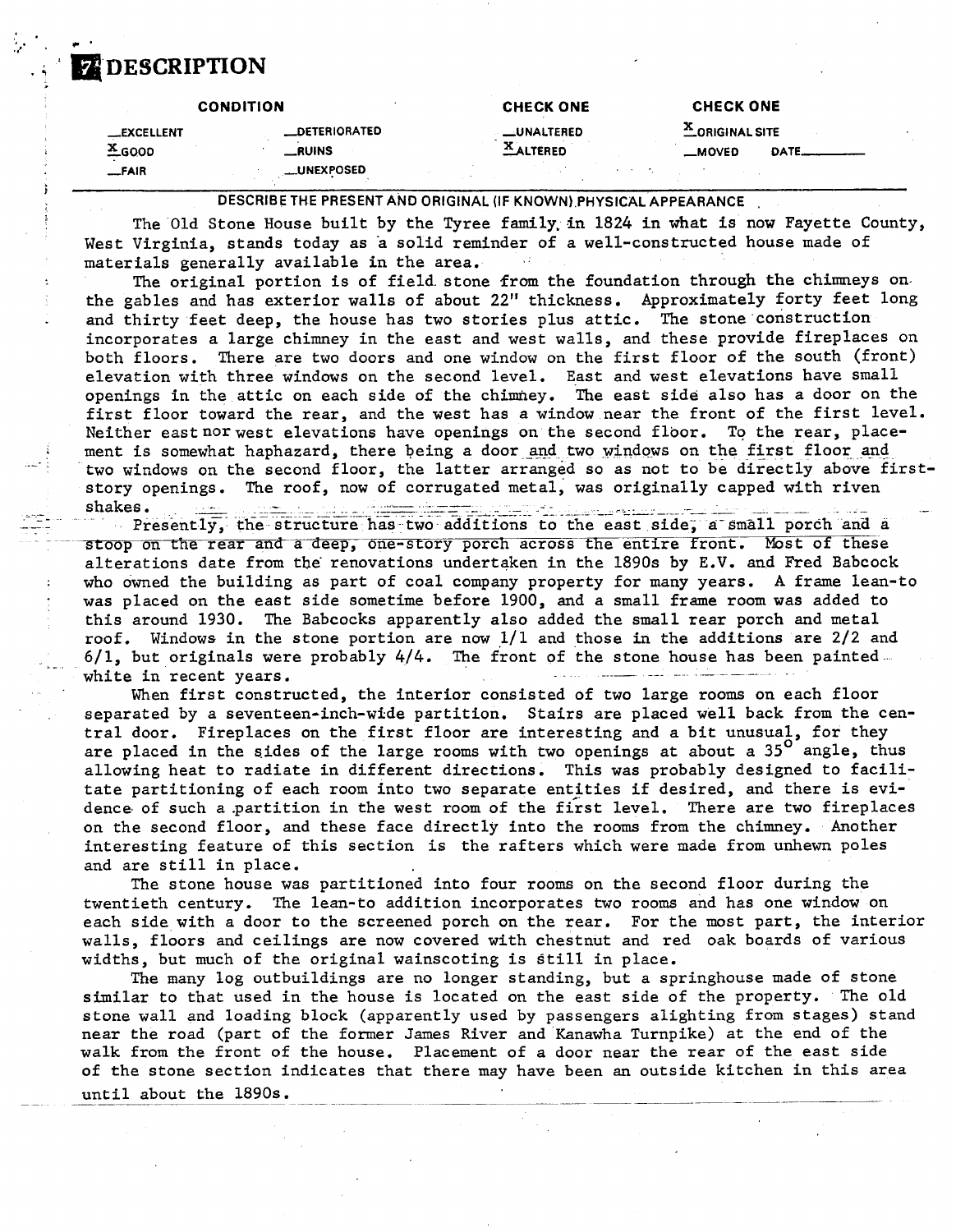# **8 SIGNIFICANCE**

| <b>PERIOD</b>                  |                               | AREAS OF SIGNIFICANCE -- CHECK AND JUSTIFY BELOW |                                |                                  |
|--------------------------------|-------------------------------|--------------------------------------------------|--------------------------------|----------------------------------|
| <b>_PREHISTORIC</b>            | <b>ARCHEOLOGY-PREHISTORIC</b> | COMMUNITY PLANNING                               | <b>LLANDSCAPE ARCHITECTURE</b> | <b>__RELIGION</b>                |
| $-1400-1499$                   | <b>_ARCHEOLOGY-HISTORIC</b>   | <b>CONSERVATION</b>                              | $-LAW$                         | <b>SCIENCE</b>                   |
| $-1500-1599$                   | <b>AGRICULTURE</b>            | <b>ECONOMICS</b>                                 | <b>LUTERATURE</b>              | SCULPTURE                        |
| $-1600-1699$                   | <b>X_ARCHITECTURE</b>         | <b>EDUCATION</b>                                 | <b>MILITARY</b>                | _SOCIAL/HUMANITARIAN             |
| $-1700-1799$                   | $\_$ ART                      | <b>LENGINEERING</b>                              | <b>_MUSIC</b>                  | $\overline{\phantom{0}}$ THEATER |
| $\frac{\text{x}}{2}$ 1800-1899 | <b>X_COMMERCE</b>             | <b>LEXPLORATION/SETTLEMENT</b>                   | _PHILOSOPHY                    | <b>ETRANSPORTATION</b>           |
| $-1900-$                       | <b>COMMUNICATIONS</b>         | <b>LINDUSTRY</b>                                 | POLITICS/GOVERNMENT            | <b>COTHER (SPECIFY)</b>          |
|                                |                               | <b>LINVENTION</b>                                |                                |                                  |
|                                |                               |                                                  |                                |                                  |

#### **SPECIFIC DATES** 1824

#### **BUILDER/ARCHITECT**

#### **STATEMENT OF SIGNIFICANCE**

Large and plain in appearance, the Old Stone House is a fine example of the rough and strong structures which were essential in the rugged mountain terrain along the James River and Kanawha Turnpike between Charleston and Lewisburg, West Virginia. With its many outbuildings and desirable location on the heavily traveled road (east of the heights which lead down to the Kanawha River and on to Charleston and west of the mountains which form a barrier to the resort areas near Lewisburg and on to Virginia), it became a frequented stopping place for stagecoaches, drovers and individual travelers as they made their way to markets, railheads or water courses.

Tyree Stone Tavern was constructed in 1824 at an elevation of about 2400 feet on the western slopes of the more than 3200-feet-high Sewell Mountains. Stone and wood from the surrounding countryside were used to build the stout house in a style which has been called "pure mountain." Walls were 22" thick, the interior had only four large rooms (probably a family room and dining room on the first floor and two dormitory-type rooms on the second) and six fireplaces blazed to insure heat during cold weather. Nothing was fancy about the single, huge partitions on each floor, window placement was irregular and roughness of style was the rule where no need existed for finishing (in the unhewn rafters, for example). Such features as the dual fireplaces which project at about a 35<sup>0</sup> angle in the first-floor rooms, however, did give to the house a measure of fineness, and family and visitors alike were provided the comfort of abundant space and supplies.

Constructed as it was along the James River and Kanawha Turnpike--a section of the old road still runs in front of the house--between Charleston and Lewisburg and nestled in an area suitable for pause on a long journey before one made the ascent of the Sewells to the east or moved on to the heights and then the valleys of the west, the Old Stone House was an ideal stop for the traveler. Stages made it a regular stand where they might get a change of horses and lodge and feed their passengers for a night. Drovers appreciated the rolling fields; wagoners and individual journeymen welcomed the hospitality. The Tyrees added the necessary dependencies and made the tavern nearly self sustaining with the assortment of workshops, granary, meathouse and springhouse. So it was that it played its part in aiding in the movement of goods and people between the Ohio River and tidewater Virginia.

Many men prominent in public affairs were guests here. As they traveled to and from Washington, D.C., and their homes in Ohio, Kentucky, Tennessee and elsewhere, they made the regular stops along the way. It is believed that, among others, Andrew Jackson, Henry Clay and Thomas H. Benton visited. The house was also on the path of movements by both Federal and Confederate troops during the Civil War and apparently served as housing or headquarters for several generals and lesser soldiers such as Rutherford B. Hayes and William McKinley. Another notable guest was Matthew Fontaine Maury, one of the great authorities of the day on oceanography. It has often been repeated that Maury was laid up at the Tyree Stone Tavern for about a month with a broken collar bone he had suffered in a stage accident nearby, and during this time he wrote a good portion of his work on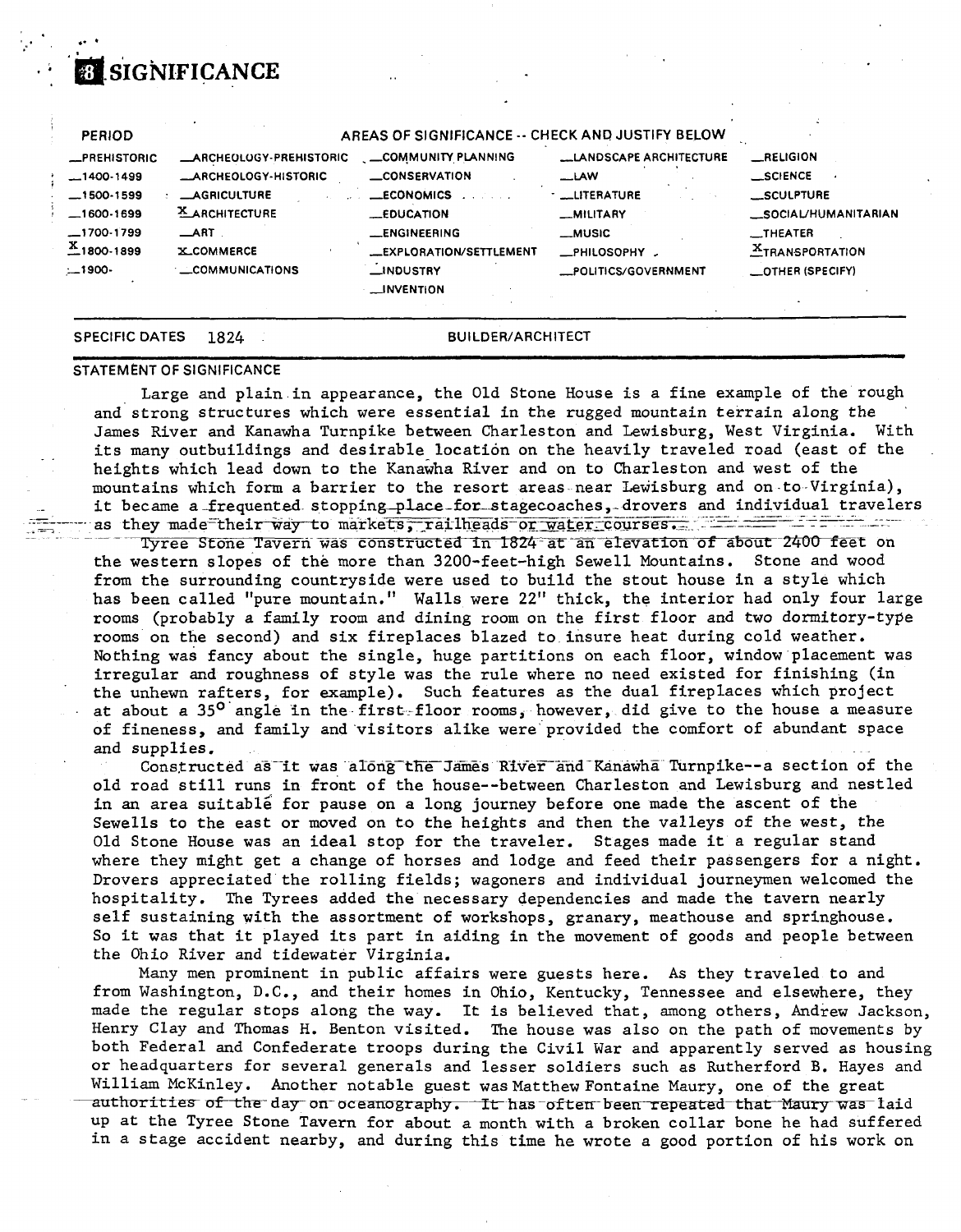Form No. 10-300a (Rev. 10-74) ...

### **UNITED STATES DEPARTMENT OF THE INTERIOR** NATIONAL PARK SERVICE

### NATIONAL REGISTER OF HISTORIC PLACES **INVENTORY-NOMINATION FORM**



**CONTINUATION SHEET** 

**ITEM NUMBER** 

**PAGE** one

#### SIGNIFICANCE (continued) 8.

#### ocean currents.

The great period of travel on the old turnpike was coming to an end after the Civil War, however, and the Chesapeake and Ohio Railway's line to the Ohio River nearly eliminated long distance overland passage of goods and people to the east and west. In 1884 the Tyree family sold the property to the Longdale Iron Company, and that firm, in turn, passed it on to the Babcock Coal and Coke Company. While the area was quickly developing its rich coal resources, the old house deteriorated and was used for storage or to temporarily shelter tenants. At the urging of West Virginia's Governor William MacCorkle, though, the Babcocks undertook renovations in the 1890s, and the house has had a new life since. In fact, it even took on the look of its tavern days in the 1920s and 1930s, for it was once again frequented by travelers who were welcomed to its tourist lodgings.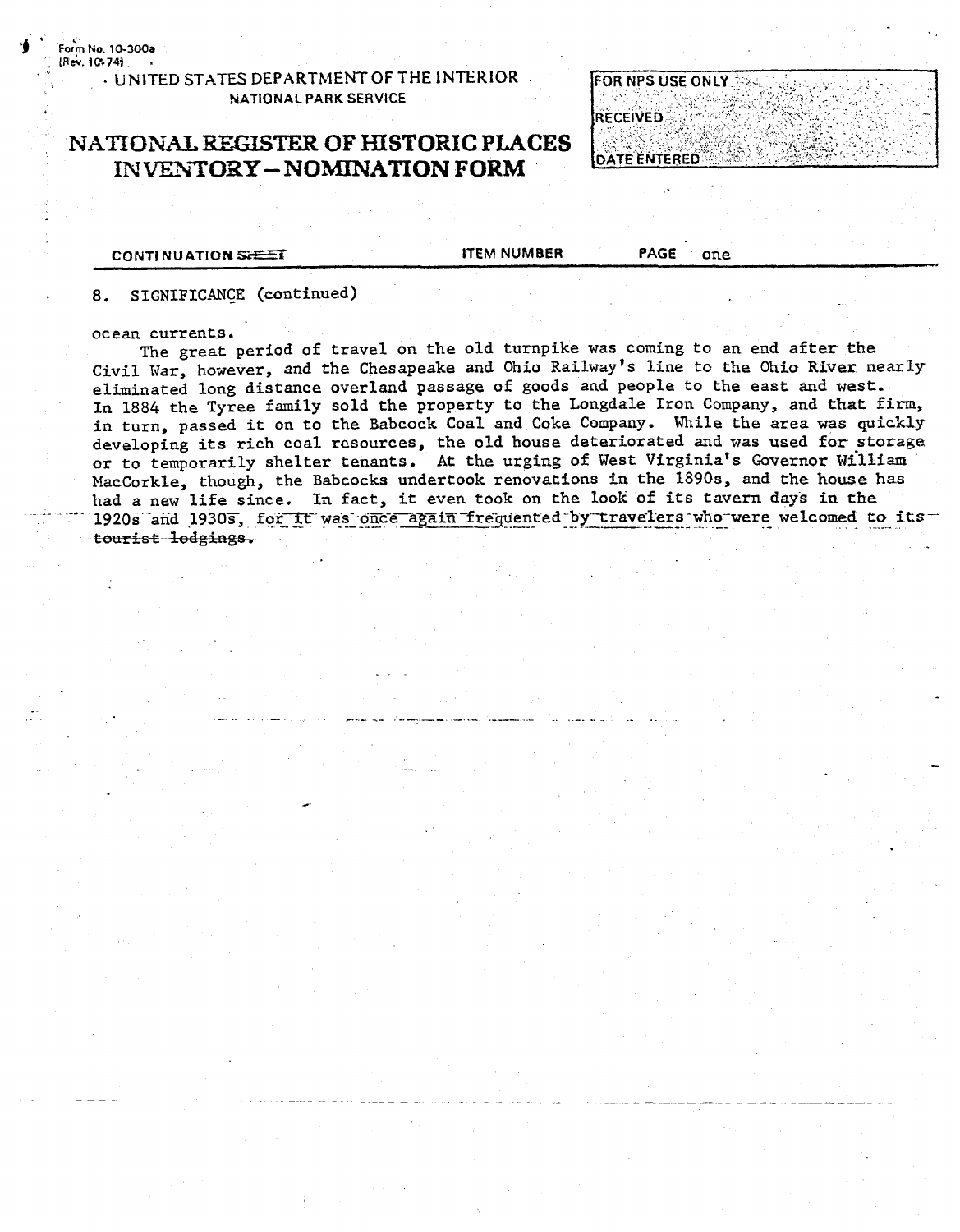| <b>EEMAJOR BIBLIOGRAPHICAL REFERENCES</b><br>Blizzard, William C. "The Old Stone House." Gazette-Mail (Charleston, W.Va.),                                                                                                                                                                                                       |                                 |
|----------------------------------------------------------------------------------------------------------------------------------------------------------------------------------------------------------------------------------------------------------------------------------------------------------------------------------|---------------------------------|
| May 11, 1969, State Magazine Section.<br>Donnelly, Shirley. "Old Stone House an Historian's Treasure." Beckley (W.Va.)                                                                                                                                                                                                           |                                 |
| Post-Herald, Jan. 3, 1966.                                                                                                                                                                                                                                                                                                       |                                 |
| Peters, J.J. and B.H. Carden. History of Fayette County, West Virginia. Charleston,<br>W.Va.: Jarrett Printing Co., 1926. (pp. 136-42)                                                                                                                                                                                           |                                 |
| Pinnell, Lois, "The Old Stone House." West Virginia Review, March 1944, 8-9, 29.                                                                                                                                                                                                                                                 |                                 |
| <b>IDGEOGRAPHICAL DATA</b>                                                                                                                                                                                                                                                                                                       |                                 |
| 2 acres<br>ACREAGE OF NOMINATED PROPERTY<br>UTM REFERENCES                                                                                                                                                                                                                                                                       |                                 |
|                                                                                                                                                                                                                                                                                                                                  |                                 |
| [4, 210, 619, 1, 0]<br>$A[1,7]$ $5[0,8]3$ $A[0]$<br>ZONE EASTING<br><b>NORTHING</b><br>DI<br>C.                                                                                                                                                                                                                                  | <b>NORTHING</b><br>ZONE EASTING |
| <b>VERBAL BOUNDARY DESCRIPTION</b>                                                                                                                                                                                                                                                                                               |                                 |
|                                                                                                                                                                                                                                                                                                                                  |                                 |
|                                                                                                                                                                                                                                                                                                                                  |                                 |
|                                                                                                                                                                                                                                                                                                                                  |                                 |
|                                                                                                                                                                                                                                                                                                                                  |                                 |
| LIST ALL STATES AND COUNTIES FOR PROPERTIES OVERLAPPING STATE OR COUNTY BOUNDARIES                                                                                                                                                                                                                                               |                                 |
| <b>STATE</b><br>CODE<br><b>COUNTY</b>                                                                                                                                                                                                                                                                                            | CODE                            |
|                                                                                                                                                                                                                                                                                                                                  |                                 |
|                                                                                                                                                                                                                                                                                                                                  |                                 |
| <b>STATE</b><br><b>CODE</b><br><b>COUNTY</b>                                                                                                                                                                                                                                                                                     | CODE                            |
|                                                                                                                                                                                                                                                                                                                                  |                                 |
| <b>III</b> FORM PREPARED BY<br><b>NAME/TITLE</b>                                                                                                                                                                                                                                                                                 |                                 |
| C.E. Turley, Research Assistant and James E. Harding, Research Analyst                                                                                                                                                                                                                                                           |                                 |
| <b>ORGANIZATION</b><br>West Virginia Antiquities Commission                                                                                                                                                                                                                                                                      | DATE<br>March 31, 1975          |
| <b>STREET &amp; NUMBER</b>                                                                                                                                                                                                                                                                                                       | TELEPHONE<br>(304) 292-1527     |
| Old Mountainlair, West Virginia University<br><b>CITY OR TOWN</b>                                                                                                                                                                                                                                                                | <b>STATE</b>                    |
| Morgantown                                                                                                                                                                                                                                                                                                                       | West Virginia                   |
| <b>PESTATE HISTORIC PRESERVATION OFFICER CERTIFICATION</b>                                                                                                                                                                                                                                                                       |                                 |
| THE EVALUATED SIGNIFICANCE OF THIS PROPERTY WITHIN THE STATE IS:                                                                                                                                                                                                                                                                 |                                 |
| <b>STATE</b><br>NATIONAL                                                                                                                                                                                                                                                                                                         | LOCAL ___                       |
| As the designated State Historic Preservation Officer for the National Historic Preservation Act of 1966 (Public Law 89-665),<br>hereby nominate this property for inclusion in the National Register and certify that it has seen evaluated according to the<br>criteria and procedures set forth by the National Park Service. |                                 |
| FEDERAL REPRESENTATIVE SIGNATURE                                                                                                                                                                                                                                                                                                 |                                 |
| TITLE <sub>West</sub> Virginia State Historic Preservation Officer                                                                                                                                                                                                                                                               | DATE<br>May 12, 1975            |
| ROIT NPS USE ONLY                                                                                                                                                                                                                                                                                                                |                                 |
| I HEREBY CERTIFY THAT THIS PROPERTY IS INCLUDED IN THE NATIONAL REGISTER                                                                                                                                                                                                                                                         |                                 |
|                                                                                                                                                                                                                                                                                                                                  | DAIR                            |
| DIRECTOR, OFFICE OF ARCHEOLOGY AND HISTORIC PRESERVATION<br><b>ATTEST</b><br><b>KEEPER OF THE NATIONAL REGISTER</b>                                                                                                                                                                                                              | DATE                            |

 $\mathcal{O}(\mathcal{C})$ 

 $\frac{1}{2}$ 

 $\hat{\mathcal{L}}_{\text{max}}$ 

 $\frac{1}{2}$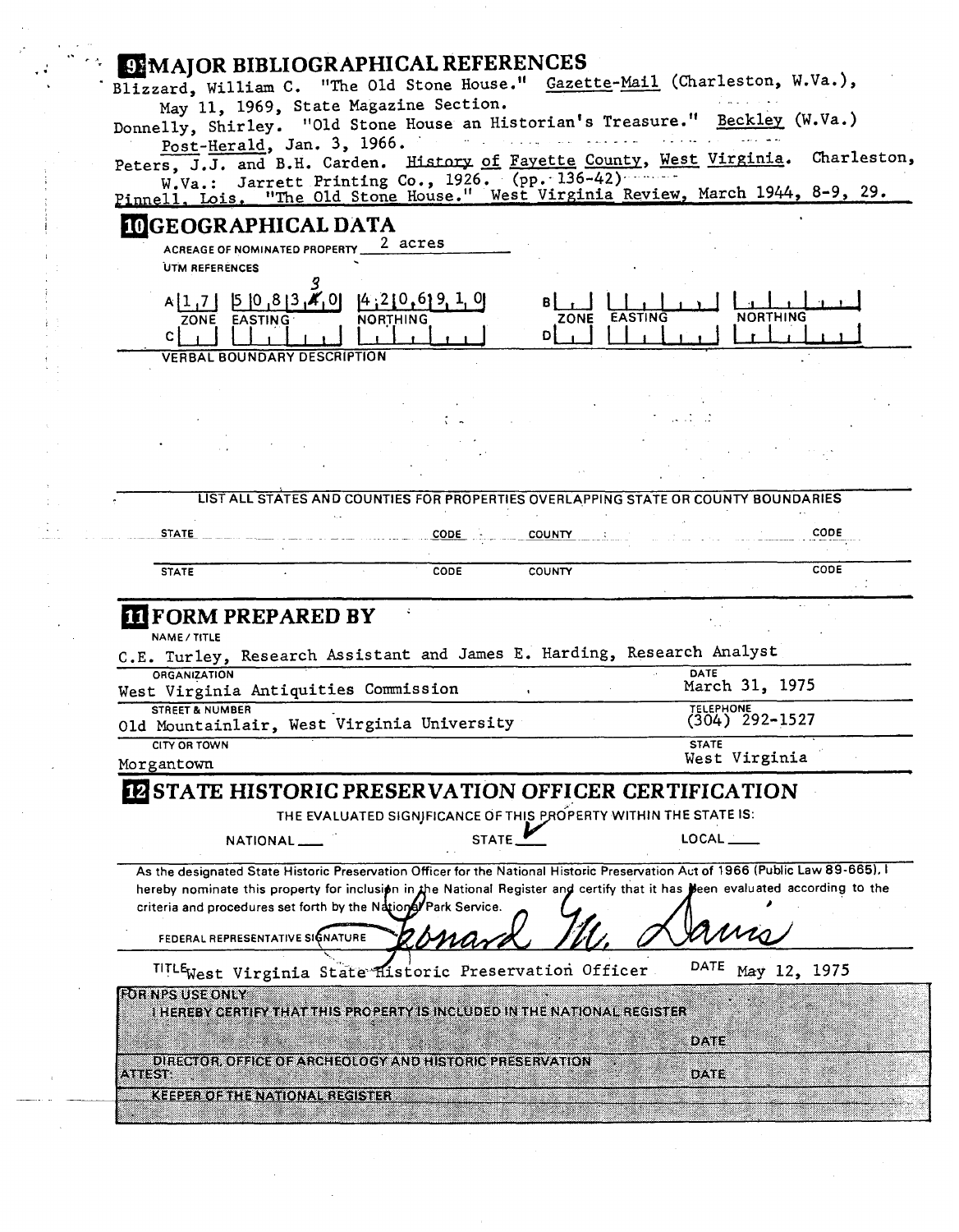

**Winona, W.Va. 7.5' Quadrangle**